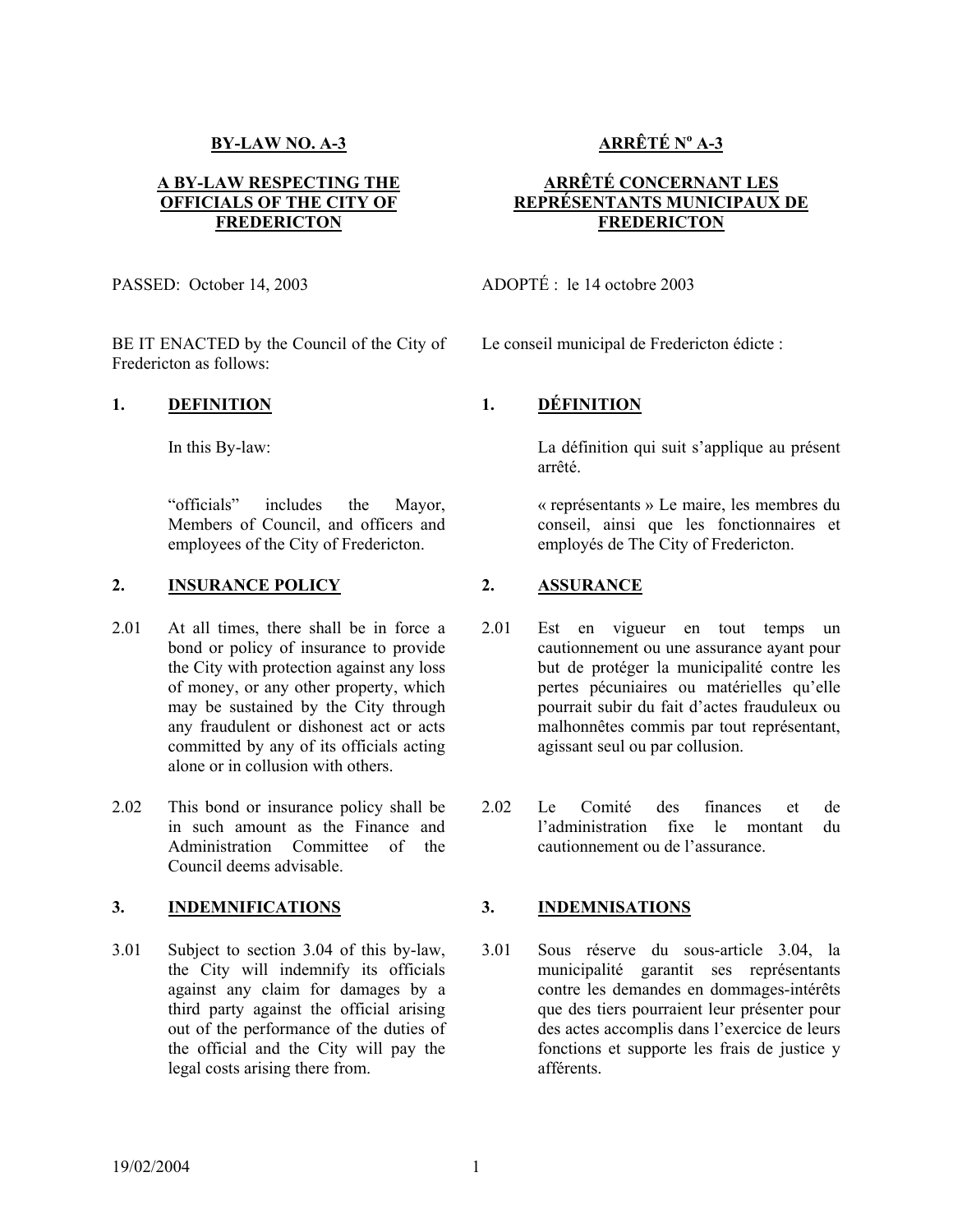- 3.02 Subject to section 3.04 of this by-law, the City will not seek indemnity against its officials if the actions of the officials result in a claim for damages against the City by a third party.
- 3.03 Where the City indemnifies any of its officials hereunder, the conduct, control and settlement of any such claims shall be at the discretion of the Council.
- 3.04 Sections 3.01 and 3.02 of this by-law do not apply in any case where an official:
	-
	- (2) has acted contrary to the terms and conditions of employment;
	- (3) has acted contrary to an order given by a person in a position of authority;
	- (4) has brought about or contributed to the claim by reason of fraud or dishonesty.

- 4.01 By-law No. A-3, A By-law Respecting the Officials of the City of Fredericton, and amendments thereto, given third reading on September 9, 1996, is hereby repealed.
- 4.02 The repeal of By-law No. A-3, A By-law Respecting the Officials of the City of Fredericton, shall not affect any penalty, forfeiture or liability, incurred before such repeal or any proceeding for enforcing the same completed or pending at the time of repeal; nor shall it repeal, defeat, disturb, invalidate or prejudicially affect any matter or thing whatsoever completed, existing or pending at the time of repeal.
- 3.02 Sous réserve du sous-article 3.04, la municipalité ne demande pas à ses représentants de l'indemniser lorsqu'à cause de leurs actes des tiers lui réclament des dommages-intérêts.
- 3.03 Lorsqu'il y a indemnisation de représentants municipaux sous le régime du présent arrêté, le conseil détermine à son appréciation les modalités, la maîtrise et le règlement de toute réclamation.
- 3.04 Les sous-articles 3.01 et 3.02 ne s'appliquent pas aux cas où le représentant
- (1) has been grossly negligent; (1) a fait preuve de négligence grossière;
	- (2) a enfreint ses conditions d'emploi;
	- (3) a désobéi à un ordre d'une personne en autorité;
	- (4) a provoqué la réclamation, à lui seul ou avec d'autres, par des actes frauduleux ou malhonnêtes.

# **4. REPEAL PROVISIONS 4. DISPOSITIONS ABROGATIVES**

- 4.01 Est abrogé l'arrêté n<sup>o</sup> A-3 intitulé *A By-law Respecting the Officials of the City of Fredericton*, adopté en troisième lecture le 9 septembre 1996, ensemble ses modifications.
- 4.02 L'abrogation de l'arrêté mentionné au sous-article 4.01 n'a aucun effet sur les peines ou confiscations encourues, ou sur la responsabilité engagée, avant cette abrogation, ni sur les procédures d'exécution afférentes achevées ou pendantes au moment de celle-ci; elle n'a pas non plus pour effet d'abroger, d'annuler, de modifier, d'invalider ou d'altérer quoi que ce soit qui serait achevé, actuel ou pendant à ce moment.